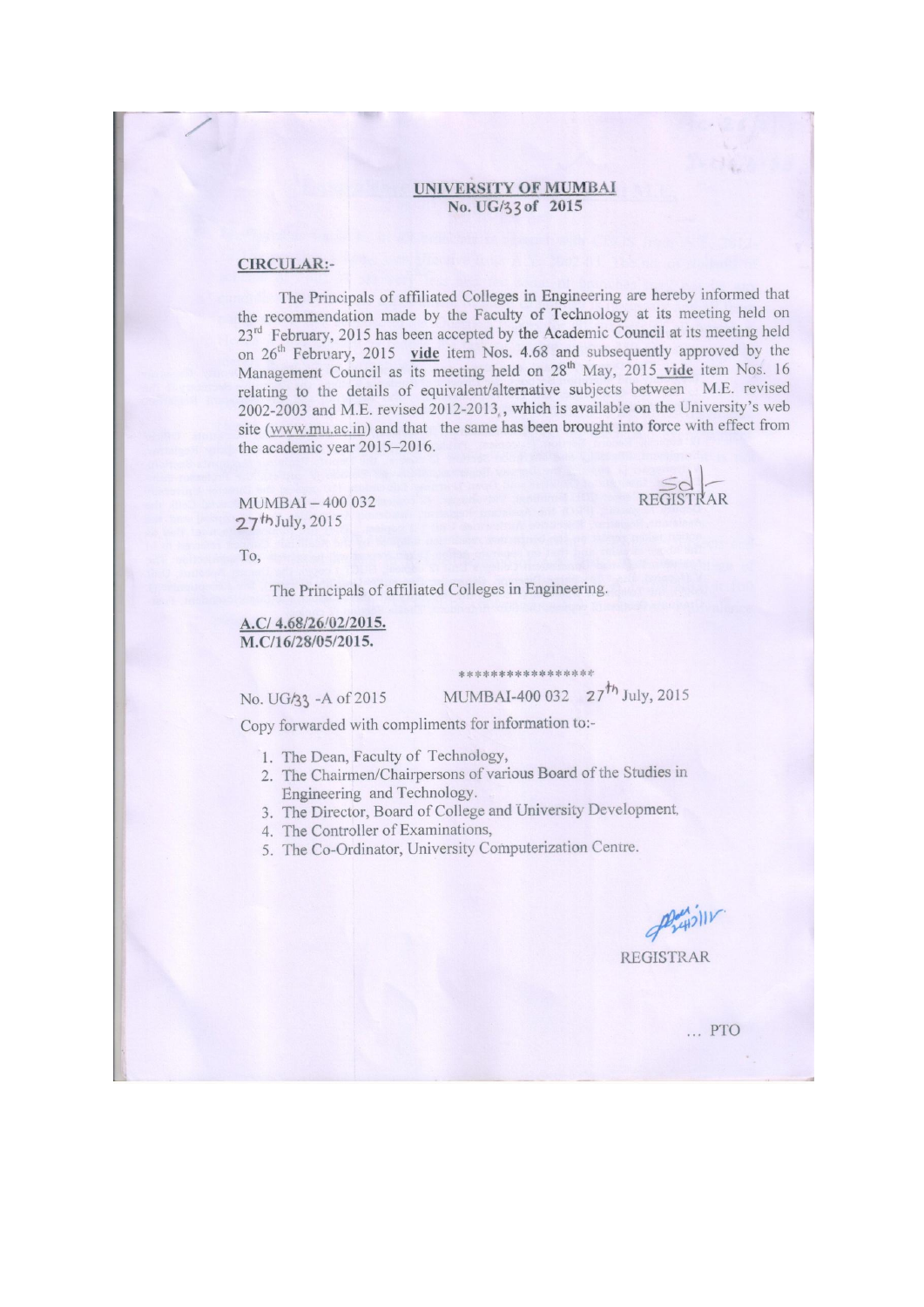# **AC 26/2/2015 Item No. 4.68 Equivalence / Alternative Subjects at M.E.**

The syllabus for M.E. in all branches is revised with CBGS from A.Y. 2012- 13.The previous scheme was effective from A.Y. 2002-03. The no. of students of scheme of 2002-03 are very less and for some of branches may not be any candidate. However the appointment of these examiners is necessary and all these paper setters are suppose to set Question papers for all subjects of all branches. Hence it is necessary to reduce the task of setting approx.450 Question papers, merely to complete formalities.

Technology is changing very fast and is being reflected it in the Revised syllabus. Hence it is not possible to give equivalent subject for each and every subject. However whenever possible it is given equivalent subject, and where it is not possible to give equivalent, Alternative subject are given.

Students/ Learners are suppose to study the equivalent / Alternative subjects and appear for Examination. In Revised scheme of A.Y. 2012-13 the weightage of Question paper is 80 marks where as for old scheme ( i.e. A.Y. 2002-03) it 100 marks . Hence the 80 marks shall be converted to 100 marks from equivalence point of view.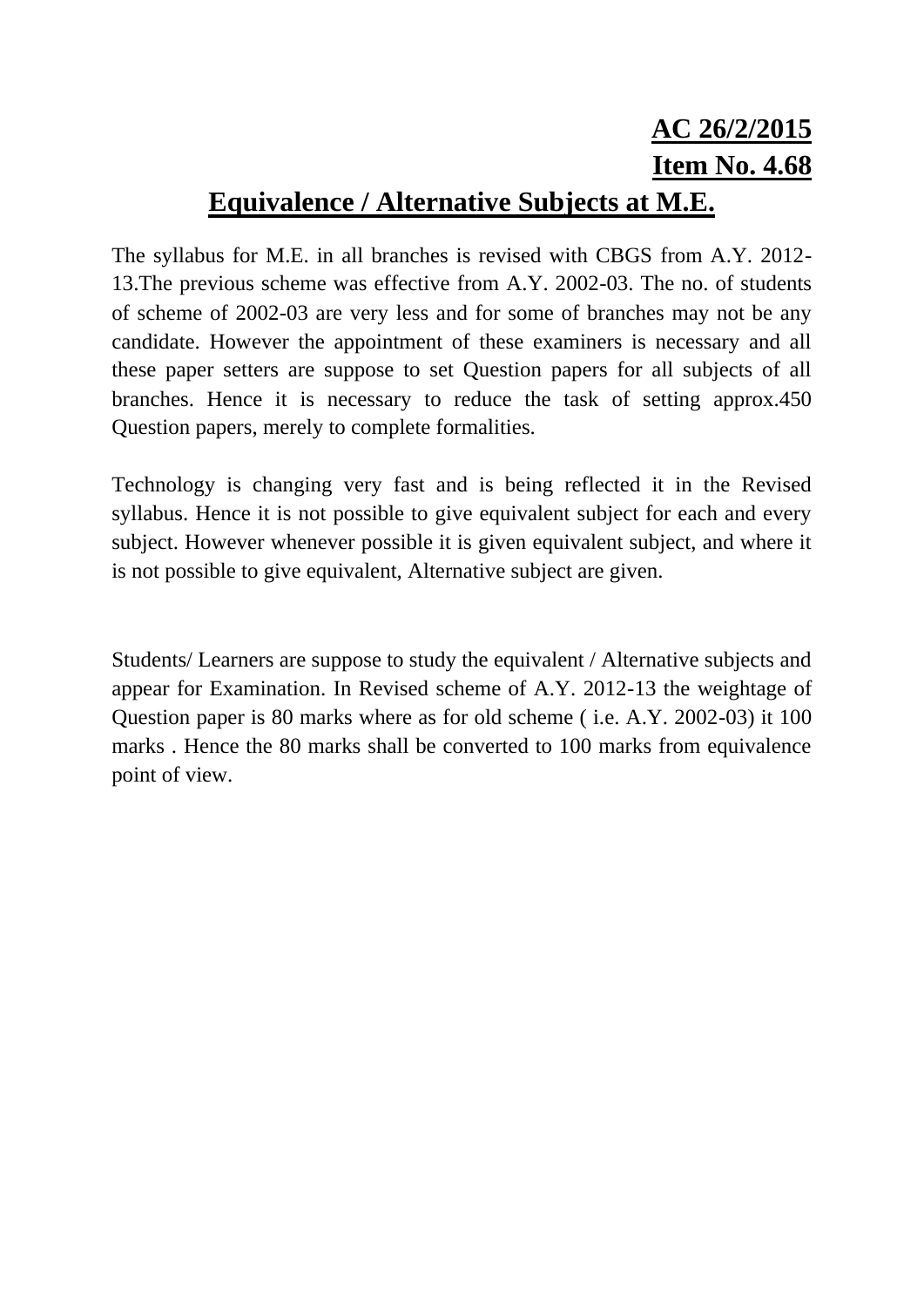### **Details of equivalent / alternative subjects between M.E. R-2002-03 and M.E. R-2012-13 scheme.**

### **M. E. (Electronics Engineering)**

### **Details of equivalent / alternative subjects between M.E. (Electronics Engineering)**

**R-2002-03 and M.E. (Electronics Engineering) R-2012-13 scheme.**

|                | R-2002-03 Subjects                                      | R-2012-13 Subjects                                   |
|----------------|---------------------------------------------------------|------------------------------------------------------|
|                | Sem I                                                   |                                                      |
| 1              | Discrete time Signal Processing and<br>Applications     | Application of DSP and IP (ExC 203)                  |
| $\overline{2}$ | Microprocessor and System I                             | Digital System Design (ExE 1024)                     |
| 3              | <b>Communication Theory</b>                             | <b>Advanced Digital Communication (ExE</b><br>1011)  |
| 4              | <b>Elective Group I</b>                                 |                                                      |
| (i)            | Digital System Design                                   | Application Specific IC Design (ExE 2024)            |
| (ii)           | <b>Image Processing</b>                                 | Advanced Digital Image Processing (ExE<br>1022)      |
| (iii)          | <b>Electronics in Medicine</b>                          | Advance Networking Technologies (ExE<br>1024)        |
|                | Sem II                                                  |                                                      |
| $\mathbf{1}$   | Process Instrumentation and<br><b>Controller Design</b> | System<br>Instrumentation<br>Design<br>(ExE<br>1022) |
| $\overline{2}$ | Microprocessor and System II                            | Advance Processor Architecture (ExC 202)             |
| 3              | <b>VLSI Design</b>                                      | Embedded System (ExC 103)                            |
| 4              | <b>Elective Group II</b>                                |                                                      |
| (i)            | <b>Advanced Communication Theory</b>                    | Wireless and Mobile Network (ExE 1021)               |
| (ii)           | <b>Modern Digital Signal Processing</b>                 | Relative Operating System (ExE 2021)                 |
| (iii)          | <b>Power Electronics</b>                                | Power Electronics Devices and Design<br>(ExC 201)    |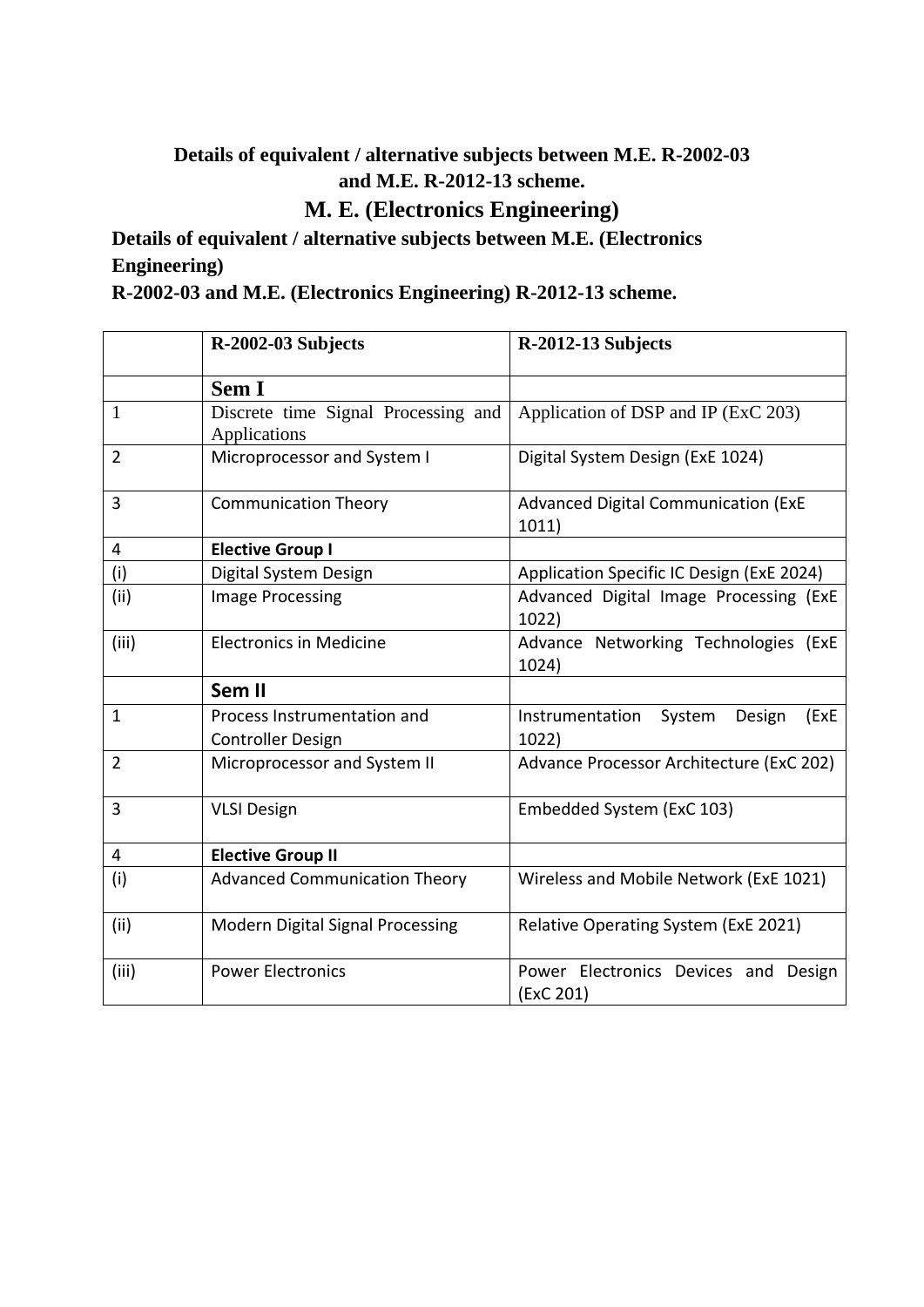## **M. E. (Civil Engineering)**

## **Details of equivalent / alternative subjects between M.E. (Civil Engineering) R-2002-03 and M.E. (Civil Engineering) R-2012-13 scheme.**

**M.E. Civil (With Structural Engineering Subjects)**

| Sr. |              | Old Scheme (2002-2003)                 |                | Revised Scheme (R-2012 CBGS)           |  |
|-----|--------------|----------------------------------------|----------------|----------------------------------------|--|
| No. | Subject      | <b>Subject Name</b>                    | Subject        | Subject name                           |  |
|     | Code         |                                        | Code           |                                        |  |
|     |              | Semester I                             |                |                                        |  |
| 1.  | $STR - 1$    | Theory of Elasticity and Plasticity    | STC102         | Theory of Elasticity and Plasticity    |  |
| 2.  | $STR - 2$    | <b>Experimental Stress Analysis</b>    | STE101X        | Elective - I: Experimental Stress      |  |
|     |              |                                        |                | Analysis                               |  |
| 3.  | $STR - 3$    | Non-Linear Analysis                    | STC101         | Non Linear Analysis                    |  |
| 4.  | $STR - 4$    | <b>Advanced Structural Mechanics</b>   | STC103         | <b>Advanced Structural Mechanics</b>   |  |
| 5.  | $STR - 5.1$  | Elective $-1$                          | STE102X        | Elective $-$ II:                       |  |
|     |              | <b>Structural Optimization</b>         |                | <b>Structural Optimization</b>         |  |
|     | $STR - 5.2$  | Elective $-1$                          | <b>STE102X</b> | Elective $-$ II:                       |  |
|     |              | <b>Advanced Foundation Engineering</b> |                | <b>Advanced Foundation Engineering</b> |  |
|     |              | Semester II                            |                |                                        |  |
| 6.  | $STR - 6$    | <b>Finite Element Analysis</b>         | STC201         | <b>Finite Element Analysis</b>         |  |
| 7.  | $STR - 7$    | Theory of Plates and Shells            | <b>STC202</b>  | Theory of Plates and Shells            |  |
| 8.  | $STR - 8$    | <b>Advanced Design of Concrete</b>     | <b>STC203</b>  | Advanced Design of Concrete            |  |
|     |              | <b>Structures</b>                      |                | Structures                             |  |
| 9.  | $STR - 9.1$  | Elective $-$ II:                       | <b>STE202X</b> | Elective - IV:                         |  |
|     |              | <b>Structural Dynamics</b>             |                | <b>Structural Dynamics</b>             |  |
|     | $STR - 9.2$  | Elective $-$ II:                       | <b>STE202X</b> | Elective - IV:                         |  |
|     |              | <b>Off-Shore Structures</b>            |                | <b>Off-Shore Structures</b>            |  |
| 10. | $STR - 10.1$ | Elective - III:                        | <b>STE201X</b> | Elective - III:                        |  |
|     |              | <b>Prestressed Concrete</b>            |                | <b>Prestressed Concrete</b>            |  |
|     | $STR - 10.2$ | Elective - III:                        | STE101X        | Elective $-1$ :                        |  |
|     |              | Analysis of Composite Structures       |                | Analysis of Composite Structures       |  |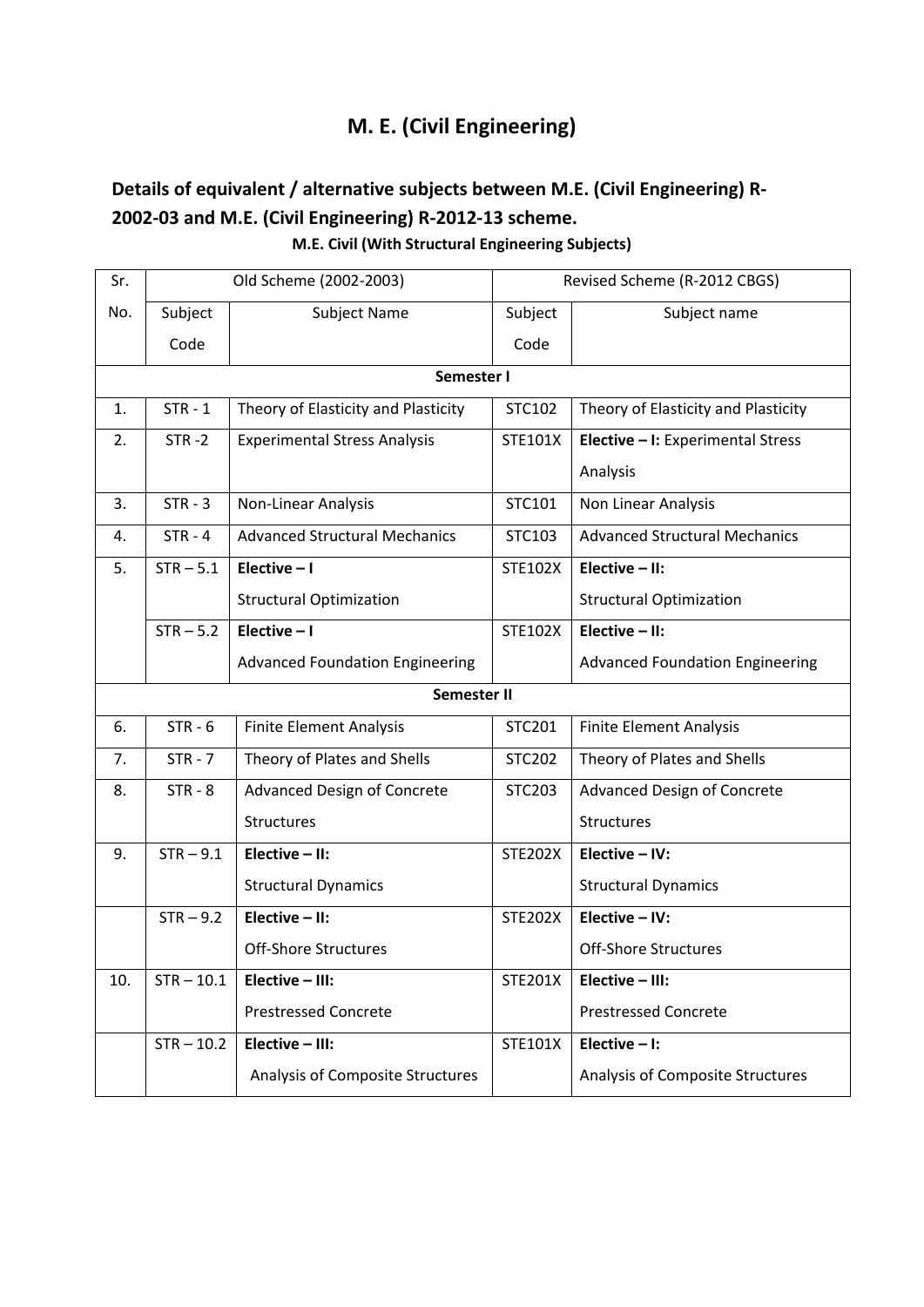| M.E. Civil (With Construction Management Subjects) |  |
|----------------------------------------------------|--|
|----------------------------------------------------|--|

| Sr. |         | Old Scheme (2002-2003)                          | Revised Scheme (R-2012 CBGS) |                                               |
|-----|---------|-------------------------------------------------|------------------------------|-----------------------------------------------|
| No. | Subject | <b>Subject Name</b>                             | Subject Code                 | Subject name                                  |
|     | Code    |                                                 |                              |                                               |
|     |         | Semester I                                      |                              |                                               |
| 1.  | 1.1     | <b>Construction Management and</b>              | <b>MCM-C101</b>              | Principles and Practices of                   |
|     |         | Organization                                    |                              | Management                                    |
| 2.  | 1.2     | Applied<br><b>Statistics</b><br>and<br>Research | <b>MCM-E 102X</b>            | <b>Elective-II:</b> Applied Statistics and    |
|     |         | Methodology                                     |                              | <b>Research Methodology</b>                   |
| 3.  | 1.3     | Planning<br>Project<br>Appraisal,<br>and        | <b>MCM-C 103</b>             | Project Planning and Scheduling               |
|     |         | Scheduling                                      |                              |                                               |
| 4.  | 1.4     | <b>Advanced Construction Techniques</b>         | <b>MCM-E 101X</b>            | Elective -I: Advanced Construction            |
|     |         |                                                 |                              | Techniques                                    |
| 5.  | 1.5     | <b>Quantitative Methods for</b>                 | <b>MCM-C 203</b>             | <b>Quantitative Methods for</b>               |
|     |         | <b>Construction Managers</b>                    |                              | <b>Construction Managers</b>                  |
|     |         | Semester II                                     |                              |                                               |
| 6.  | 2.1     | Legal Aspects of Construction                   | <b>MCM-E 101 X</b>           | Elective-I: Value Engineering                 |
| 7.  | 2.2     | Management of Construction                      | <b>MCM-C202</b>              | Management of Construction                    |
|     |         | Resources                                       |                              | Resources                                     |
| 8.  | 2.3     | <b>Project Accounting and Finance</b>           | <b>MCM-C102</b>              | <b>Project Accounting and Economics</b>       |
|     |         | Management                                      |                              |                                               |
| 9.  | 2.4     | <b>Project Monitoring and Control</b>           | <b>MCM-C201</b>              | <b>Project Monitoring and Control</b>         |
| 10. | 2.5     | <b>Elective:</b>                                |                              |                                               |
|     | 2.5.1   | <b>International Construction Business</b>      |                              | <b>Elective IV: International Contracting</b> |
|     | 2.5.2   | Management of Infrastructure                    | <b>MCM-E 202X</b>            | Elective-IV: Management of                    |
|     |         | Services                                        |                              | <b>Infrastructure Services</b>                |
|     | 2.5.3   | Management of Housing Projects                  |                              |                                               |
|     | 2.5.4   | <b>Construction Marketing</b>                   | <b>MCM-E 201X</b>            | <b>Elective-III:</b> Construction Marketing   |
|     | 2.5.5   | Risk Management in Construction                 | <b>MCM-E 202X</b>            | Elective-IV: Risk Management                  |
|     |         |                                                 |                              |                                               |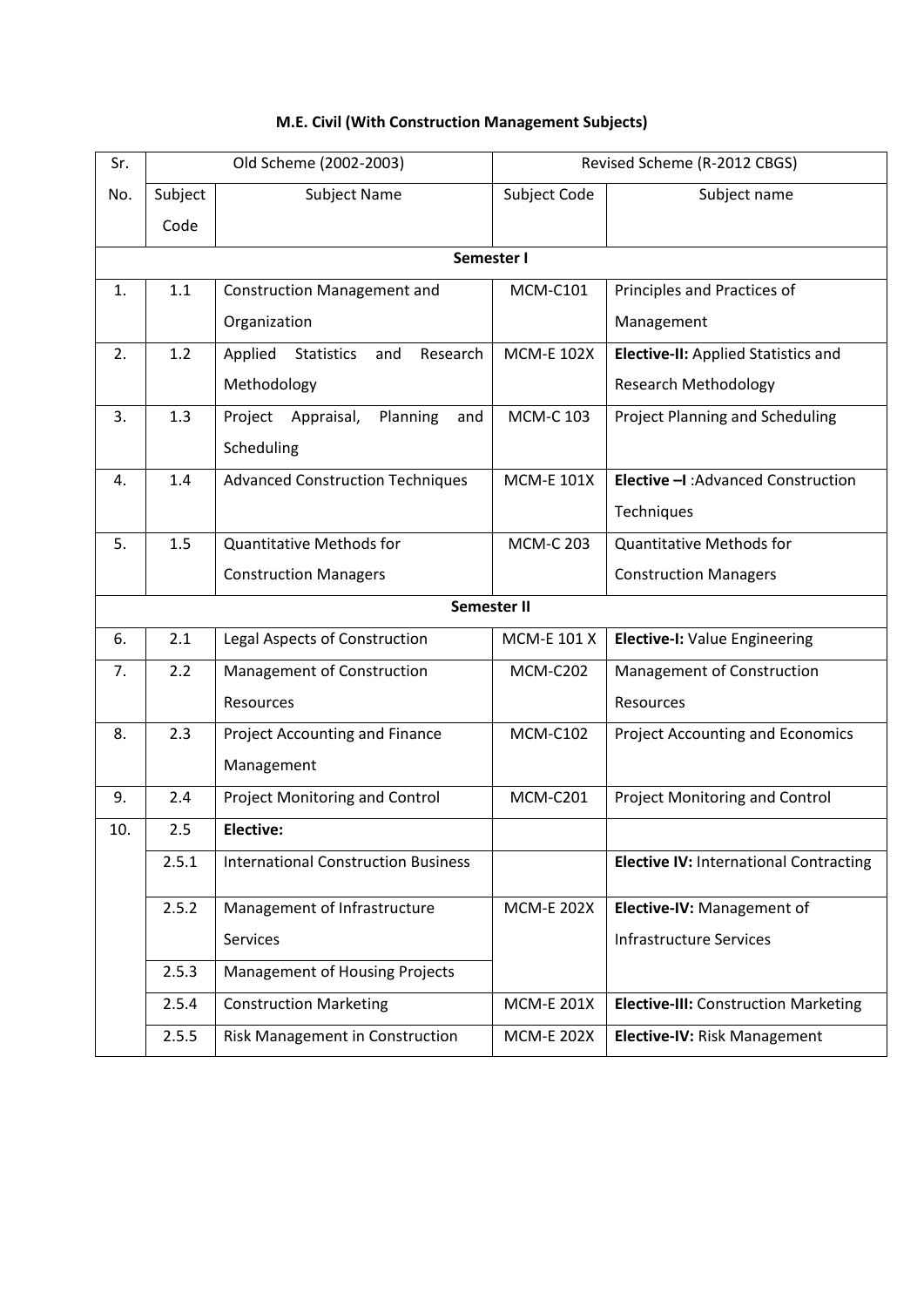| Sr. | Old Scheme (2002-2003) |                                        | Revised Scheme (R-2012 CBGS) |                                              |
|-----|------------------------|----------------------------------------|------------------------------|----------------------------------------------|
| No. | Subject                | Subject Name                           | Subject                      | Subject name                                 |
|     | Code                   |                                        | Code                         |                                              |
|     |                        | Semester I                             |                              |                                              |
| 1.  | 1.1                    | <b>Environmental Chemistry</b>         | <b>EVC101</b>                | <b>Environmental Chemistry</b>               |
| 2.  | 1.2                    | Microbiology<br>Environmental<br>and   | <b>EVC201</b>                | Environmental Microbiology and               |
|     |                        | Ecology                                |                              | Ecology                                      |
| 3.  | 1.3                    | Hydraulics and Hydrology of Water      | <b>EVC103</b>                | Hydraulics and Hydrology of Water            |
|     |                        | and Wastewater                         |                              | and Wastewater                               |
| 4.  | 1.4                    | Quantitative Techniques and Project    | <b>EVE202X</b>               | <b>Elective IV:</b>                          |
|     |                        | Appraisal                              |                              | <b>Numerical Methods and Statistics</b>      |
| 5.  | 1.5                    | Environment Legislation and            | <b>EVE102X</b>               | Elective II: Environment Legislation         |
|     |                        | Management                             |                              | and Management                               |
|     |                        | <b>Semester II</b>                     |                              |                                              |
| 6.  | 2.1                    | <b>Advanced Water Treatment</b>        | <b>EVC102</b>                | <b>Advanced Water Treatment</b>              |
| 7.  | 2.2                    | <b>Advanced Wastewater Treatment</b>   | <b>EVC202</b>                | <b>Advanced Wastewater Treatment</b>         |
| 8.  | 2.3                    | Solid Wastes and Hazardous Waste       | <b>EVC203</b>                | Solid Wastes and Hazardous Waste             |
|     |                        | Management                             |                              | Management                                   |
| 9.  | 2.4                    | Air Pollution and Control              | <b>EVE101X</b>               | <b>Elective I:</b> Air Pollution and Control |
| 10. | 2.5                    | <b>Industrial Wastewater Treatment</b> | <b>EVE 202X</b>              | <b>Elective IV:</b>                          |
|     |                        |                                        |                              | Industrial Wastewater Treatment              |

#### **M.E. Civil (With Environmental Engineering Subjects)**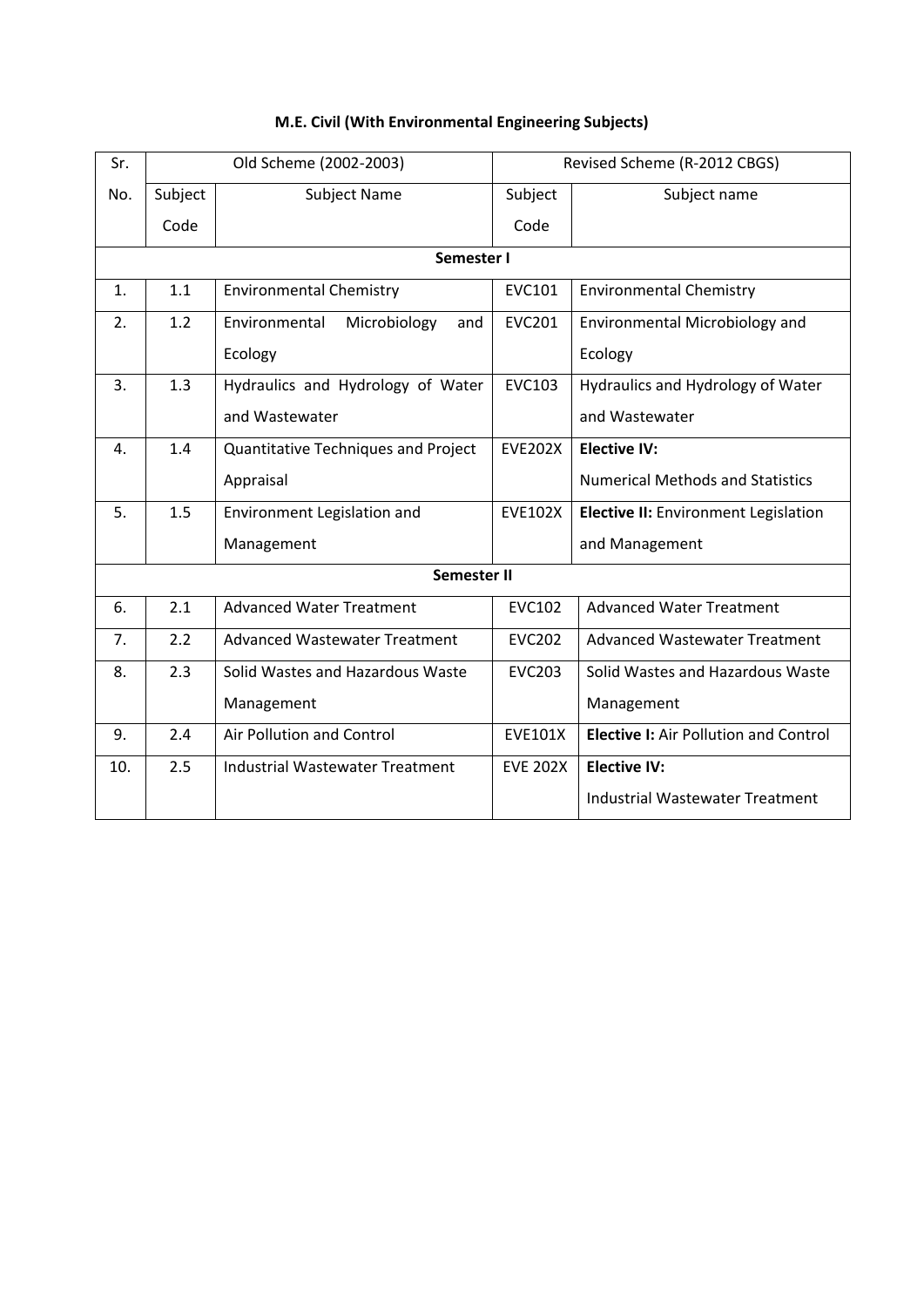### **M. E. ( Mechanical Engineering )**

**Details of equivalent / alternative subjects between M.E. (Mechanical Engineering) R-2002-03 and M.E. (Mechanical Engineering) R-2012-13 scheme.**

| Sr.No.         | <b>Course/Subjects from Old</b>        | <b>Equivalent Courses/Subjects from</b>                                                                                                                                                          |
|----------------|----------------------------------------|--------------------------------------------------------------------------------------------------------------------------------------------------------------------------------------------------|
|                | Program(R-2002-03)                     | <b>Revised Program (R-2012)</b>                                                                                                                                                                  |
| 1              | <b>Material Removal Science</b>        | Exempted                                                                                                                                                                                         |
| 2              | <b>Manufacturing System Simulation</b> | Exempted                                                                                                                                                                                         |
| 3              | Product Design and Development         | Product Design & Development                                                                                                                                                                     |
| $\overline{4}$ | CAD,CAM,CIM                            | <b>Computer Integrated Manufacturing</b><br>Systems                                                                                                                                              |
| 5              | Elective-I                             | Any Elective course from group of<br>Elective –I and II: (Student can select any<br>other course except already assigned<br>Equivalent Courses in Semester I and II<br>from the Elective groups) |

#### **Mechanical Engineering-Manufacturing Systems Engineering (Sem. I)**

#### **Mechanical Engineering-Manufacturing Systems Engineering (Sem. II)**

| Sr.            | <b>Course/Subjects from Old</b>                                | <b>Equivalent Courses/Subjects from</b>                                                                                                                                                                  |
|----------------|----------------------------------------------------------------|----------------------------------------------------------------------------------------------------------------------------------------------------------------------------------------------------------|
| No.            | Program(R-2002-03)                                             | <b>Revised Program (R-2012)</b>                                                                                                                                                                          |
| 1              | Quantitative Techniques in Management                          | <b>Advanced Quantitative Techniques</b>                                                                                                                                                                  |
| $\overline{2}$ | Advanced Material Joining and Sheet<br><b>Metal Processing</b> | exempted                                                                                                                                                                                                 |
| 3              | <b>Advanced Material Science</b>                               | Elective-I: Advance Material Science                                                                                                                                                                     |
| $\overline{4}$ | <b>Industrial Automation</b>                                   | Mechatronics and Industrial Automation                                                                                                                                                                   |
| 5              | Elective-II                                                    | Any Elective course from group of<br>Elective –III and IV: (Student can select<br>any other course except already<br>assigned Equivalent Courses<br>in<br>Semester I and II from the Elective<br>groups) |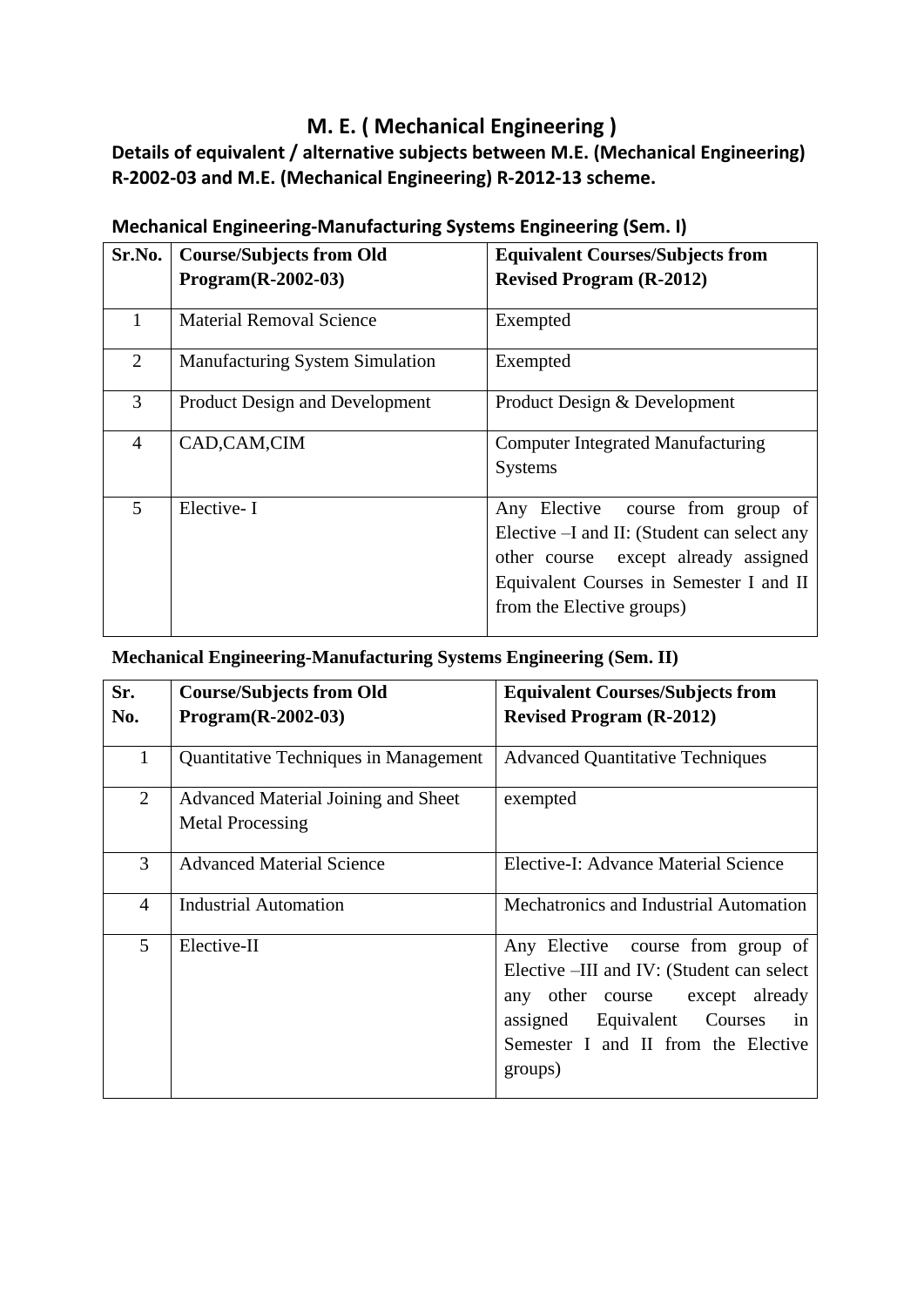| Sr.No. | <b>Course/Subjects from Old</b>     | <b>Equivalent Courses/Subjects from</b>     |
|--------|-------------------------------------|---------------------------------------------|
|        | Program(R-2002-03)                  | <b>Revised Program (R-2012)</b>             |
|        | Advanced Thermodynamics*            | Advanced Thermodynamics & Heat              |
|        |                                     | Transfer                                    |
| 2      | <b>Advanced Heat Transfer*</b>      | Advanced Thermodynamics & Heat              |
|        |                                     | Transfer                                    |
| 3      | <b>Instrumentation in Thermal</b>   | Experimental Techniques<br>and              |
|        | Engineering                         | Instrumentation in Thermal & Fluids         |
|        |                                     | Engineering                                 |
| 4      | <b>Computational Fluid Dynamics</b> | Computational Fluid Dynamics (Sem.II)       |
| 5      | Elective-I                          | Any Elective course from group of           |
|        |                                     | Elective -I and II: (Student can select any |
|        |                                     | other course except already assigned        |
|        |                                     | Equivalent Courses in Semester I and II     |
|        |                                     | from the Elective groups)                   |

**Mechanical Engineering-Thermal Engineering (Sem. I)**

\*Students who have cleared Advanced Thermodynamics & Heat Transfer of Sem I in view of failing either in Advanced Thermodynamics (sem I) OR Advanced Heat Transfer (sem I) can be exempted in the other subject, as applicable.

| Sr.No.         | <b>Course/Subjects from Old</b>              | , של יידי אין פי<br><b>Equivalent Courses/Subjects from</b> |
|----------------|----------------------------------------------|-------------------------------------------------------------|
|                | Program(R-2002-03)                           | <b>Revised Program (R-2012)</b>                             |
| $\mathbf 1$    | Design of Heat Exchanger                     | Elective-III: Heat Exchanger Design                         |
| $\overline{2}$ | <b>Fuels and Combustion</b>                  | Fuels, Combustion and Emission                              |
|                |                                              | Control                                                     |
| 3              | Cryogenics                                   | Elective-III: Cryogenic Engineering                         |
| $\overline{4}$ | <b>Environmental Engineering and Thermal</b> | Elective –II: Environmental Engineering                     |
|                | Pollution                                    | & Pollution Control                                         |
| 5              | Elective-II                                  | Any Elective course from group of                           |
|                |                                              | Elective –III and IV: (Student can select                   |
|                |                                              | any other course except already                             |
|                |                                              | assigned Equivalent Courses<br>in                           |
|                |                                              | Semester I and II from the Elective                         |
|                |                                              | groups)                                                     |

#### **Mechanical Engineering-Thermal Engineering (Sem. II)**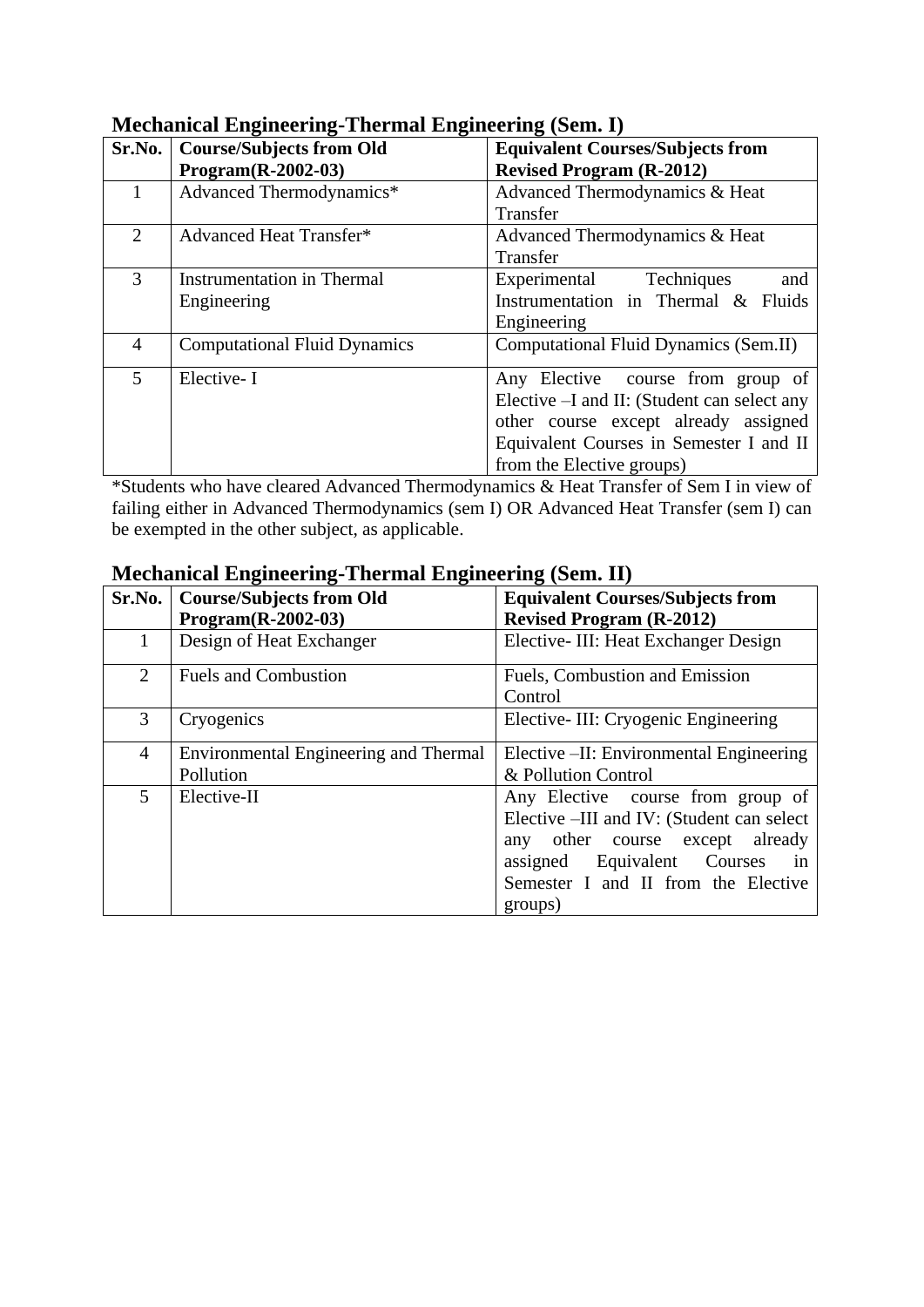# **Mechanical Engineering-CAD/CAM (Sem. I)**

| Sr.No.         | <b>Course/Subjects from Old</b>                             | <b>Equivalent Courses/Subjects from</b>                                                                                                                                                                  |
|----------------|-------------------------------------------------------------|----------------------------------------------------------------------------------------------------------------------------------------------------------------------------------------------------------|
|                | $Program(R-2002-03)$                                        | <b>Revised Program (R-2012)</b>                                                                                                                                                                          |
| 1              | <b>Computer Aided Design</b>                                | <b>Computer Aided Design</b>                                                                                                                                                                             |
| 2              | Object Oriented Methodology and<br><b>Operating Systems</b> | Exempted                                                                                                                                                                                                 |
| 3              | Mechatronics                                                | <b>Mechatronics</b>                                                                                                                                                                                      |
| $\overline{4}$ | <b>Control Theory</b>                                       | <b>Control Engineering</b>                                                                                                                                                                               |
| 5              | Elective-I                                                  | Any Elective course from group of<br>Elective $-I$ and II: (Student can select<br>any other course except already<br>assigned Equivalent Courses<br>in<br>Semester I and II from the Elective<br>groups) |

# **Mechanical Engineering-CAD/CAM (Sem. II)**

| Sr.No.         | <b>Course/Subjects from Old</b><br>$Program(R-2002-03)$ | <b>Equivalent Courses/Subjects from</b><br><b>Revised Program (R-2012)</b> |
|----------------|---------------------------------------------------------|----------------------------------------------------------------------------|
|                |                                                         |                                                                            |
| 1              | <b>Finite Element Methods</b>                           | Elective-I: Advanced Finite Element                                        |
|                |                                                         | Analysis                                                                   |
| $\overline{2}$ | Optimization                                            | Optimization                                                               |
| 3              | <b>Computer Integrated Manufacturing</b>                | Computer Aided Machining (CAM)                                             |
| $\overline{4}$ | Concurrent Engineering of Products and                  | Elective-III: Concurrent Engineering                                       |
|                | Process                                                 |                                                                            |
| 5              | Elective-II                                             | Any Elective course from group of                                          |
|                |                                                         | Elective –III and IV: (Student can select                                  |
|                |                                                         | any other course except already                                            |
|                |                                                         | assigned Equivalent Courses<br>in                                          |
|                |                                                         | Semester I and II from the Elective                                        |
|                |                                                         | groups)                                                                    |
|                |                                                         |                                                                            |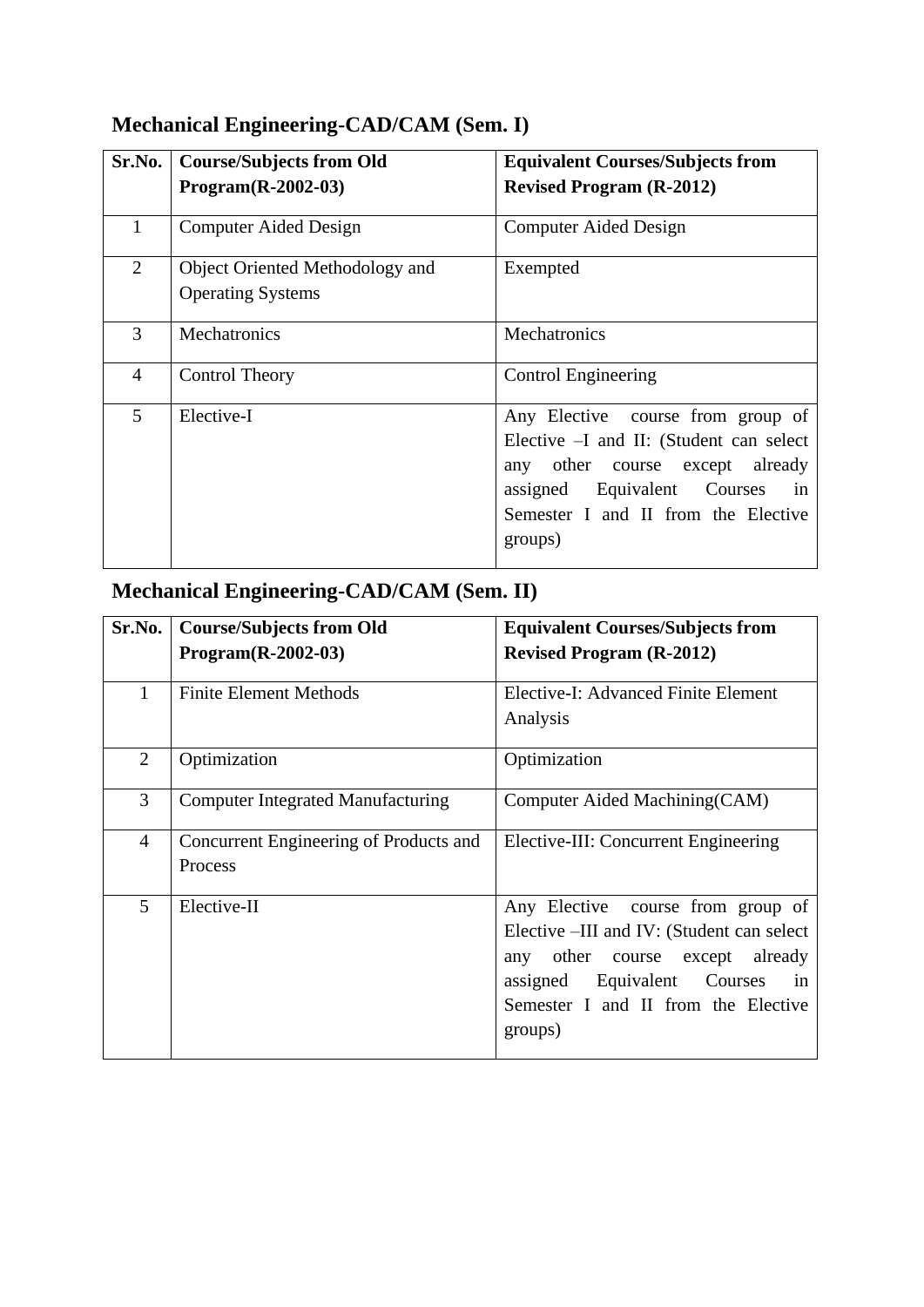# **Mechanical Engineering-Machine Design (Sem. I)**

| Sr.No.         | <b>Course/Subjects from Old</b><br>$Program(R-2002-03)$           | <b>Equivalent Courses/Subjects from</b><br><b>Revised Program (R-2012)</b> |
|----------------|-------------------------------------------------------------------|----------------------------------------------------------------------------|
|                | Machine Dynamics and Vibration                                    | <b>Mechanical Vibration</b>                                                |
| $\overline{2}$ | Theory of Elasticity and Material<br><b>Behavior</b>              | <b>Advanced Stress Analysis</b>                                            |
| 3              | Engineering Experimentation and<br><b>Reliability Engineering</b> | Elective-I : Reliability Engineering                                       |
| 4              | Tribology                                                         | Elective-II :Tribology                                                     |
| 5              | <b>Finite Element Analysis</b>                                    | Elective-I: Advanced Finite Element<br>Analysis                            |

# **Mechanical Engineering-Machine Design (Sem. II)**

| Sr.No.         | <b>Course/Subjects from Old</b>            | <b>Equivalent Courses/Subjects from</b>                                                                                                                            |  |
|----------------|--------------------------------------------|--------------------------------------------------------------------------------------------------------------------------------------------------------------------|--|
|                | $Program(R-2002-03)$                       | <b>Revised Program (R-2012)</b>                                                                                                                                    |  |
| $\mathbf{1}$   | <b>System Modelling and Analysis</b>       | <b>System Modelling and Analysis</b>                                                                                                                               |  |
| 2              | <b>Optimization for Engineering Design</b> | Optimization                                                                                                                                                       |  |
| 3              | Design of Power Transmission Systems       | Elective-IV : Advanced Machine Design                                                                                                                              |  |
| $\overline{4}$ | CAD/CAM                                    | Exempted                                                                                                                                                           |  |
| 5              | Elective                                   | Any Elective course: (Student can<br>select any other course except already<br>assigned Equivalent Courses<br>in<br>Semester I and II from the Elective<br>groups) |  |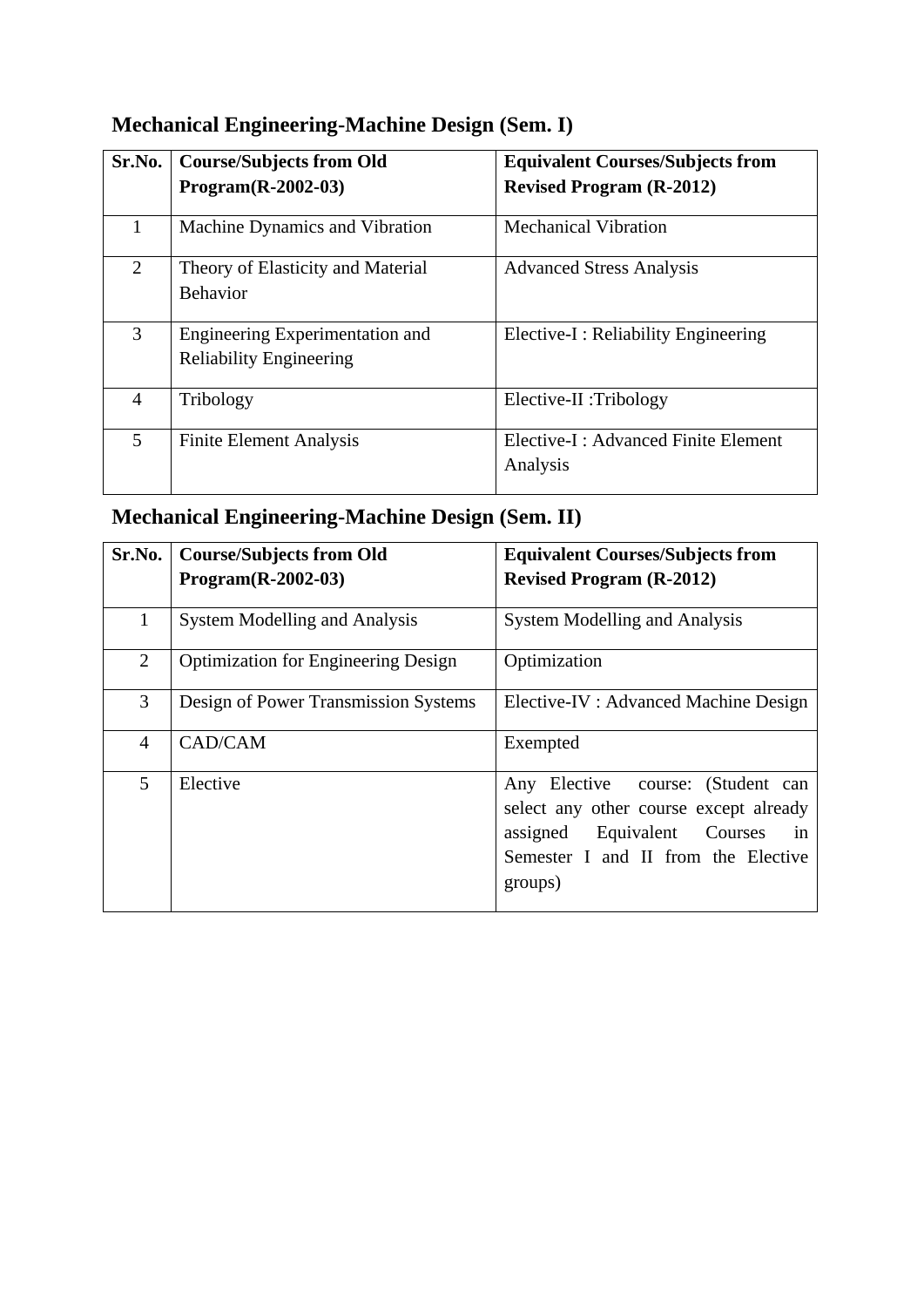### **M. E. (Electronics and Telecommunication Engineering)**

**Details of equivalent / alternative subjects between M.E. (Electronics and Telecommunication Engineering) R-2003-04 and M.E. (Electronics and Telecommunication Engineering) R-2012-13 scheme.**

| Sr.<br>No.     | Subjects from 2003-2004 scheme            | Equivalent / alternative subjects from R-<br>2012-13 scheme |  |
|----------------|-------------------------------------------|-------------------------------------------------------------|--|
|                | Sem I                                     |                                                             |  |
| $\mathbf{1}$   | Statistical theory of communication       | Statistical Signal Analysis (ETC 101)                       |  |
| $\overline{2}$ | <b>Communication Network</b>              | Next Generation Network (ETE 1024)                          |  |
| 3              | Microwave Integrated Circuits             | Microwave and Multimeter wave                               |  |
|                |                                           | communication system (ETC203)                               |  |
| 4              | <b>Error Correcting codes</b>             | Speech Progressing (ETE 1021)                               |  |
| 5              | Elective                                  |                                                             |  |
|                | (i) Fiber Optical Communication           | Optical fiber communication (ETC102)                        |  |
|                | (ii) Antenna Theory and design            | Advanced Antenna and Arrays (ETE2033)                       |  |
|                | Sem II                                    |                                                             |  |
| $\mathbf{1}$   | amplifier<br>Microwave Devices and        | VLSI and Mixed signal circuits and systems                  |  |
|                | Design                                    | (ETE1013)                                                   |  |
| $\overline{2}$ | Satellite communication system            | Advanced<br>satellite<br>Communication                      |  |
|                |                                           | (ETE1014)                                                   |  |
| $\mathbf{3}$   | <b>Advance Digital Communication</b>      | Advance Digital Communication (ETC 201)                     |  |
| 4              | <b>Mobile Communication</b>               | Wireless Communication<br><b>Mobile</b><br>and              |  |
|                |                                           | (ETC-202)                                                   |  |
| 5              | <b>Elective</b>                           |                                                             |  |
| (i)            | <b>Advanced Digital Signal Processing</b> | Adaptive Signal Processing (ETE 2031)                       |  |
| (iii)          | Data Compression method                   | Network Security (ETE 2044)                                 |  |
| (iii)          | Simulation of Communication System        | of<br>Modelling<br>Simulation<br>and                        |  |
|                |                                           | communication system (ETE 1012)                             |  |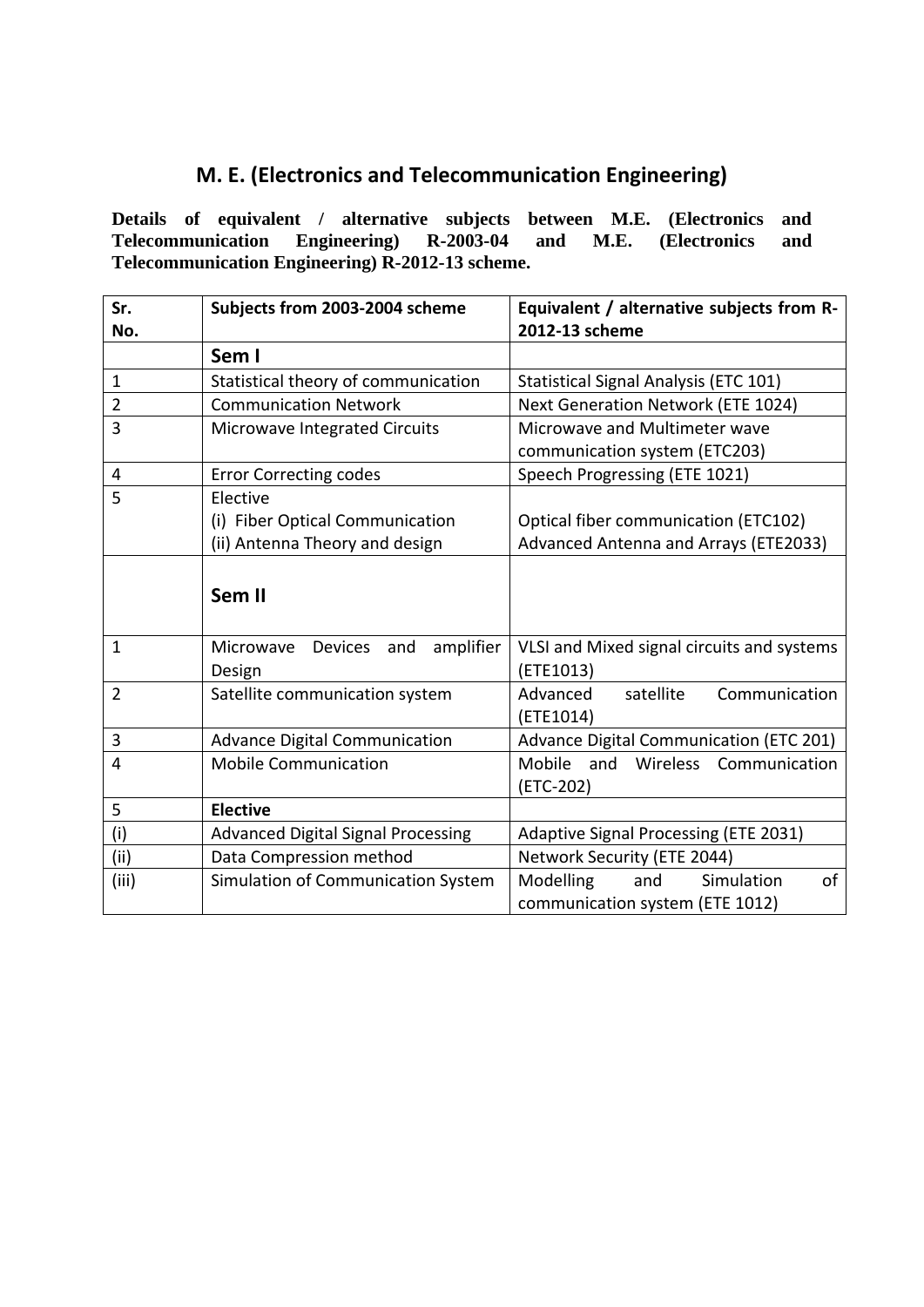## **M. E. (Computer Engineering)**

**Details of equivalent / alternative subjects between M.E. (Computer Engineering) R-2002-03 and M.E. (Computer Engineering) R-2012-13 scheme. SEM I**

| Sr.<br>No.     | <b>Subject R 2002</b>                                | <b>Alternative subject from R2012</b>  |                                                                                        |  |
|----------------|------------------------------------------------------|----------------------------------------|----------------------------------------------------------------------------------------|--|
| $\mathbf{1}$   | <b>Parallel Computer Architecture</b>                |                                        | Sem I - Parallel Computing                                                             |  |
| $\overline{2}$ | Algorithms and Complexity                            |                                        | Sem I - Advanced Algorithms and Complexity                                             |  |
| 3              | Object Oriented Analysis &                           | Sem I - Elective II - Service Oriented |                                                                                        |  |
|                | Design                                               | Architecture                           |                                                                                        |  |
| $\overline{4}$ | Network Protocol & Networking                        |                                        | Sem I - Network Design and                                                             |  |
|                |                                                      | Management                             |                                                                                        |  |
|                | <b>Elective I</b>                                    |                                        |                                                                                        |  |
| 5              | Artificial Intelligence                              |                                        | Sem II - Elective III - Soft Computing                                                 |  |
|                | Neutral Network and Fuzzy                            |                                        | Sem II - Elective III - Soft Computing                                                 |  |
|                | Data mining $&$ Information                          |                                        | Sem II - Decision Making and Adaptive Business                                         |  |
|                | Retrieval                                            | Intelligence                           |                                                                                        |  |
|                | Cryptography & Networking                            | Sem II - Cyber Security                |                                                                                        |  |
|                | Security                                             |                                        |                                                                                        |  |
| <b>SEMII</b>   |                                                      |                                        |                                                                                        |  |
| Sr. No.        | <b>Subject R 2002</b>                                |                                        | <b>Alternative subject from R2012</b>                                                  |  |
|                |                                                      |                                        |                                                                                        |  |
| $\mathbf{1}$   | Software Engineering                                 |                                        | Sem I- Elective I - Software Testing                                                   |  |
| $\overline{2}$ | <b>Distributed Operating System</b>                  |                                        | Sem II - Advanced Operating<br>System                                                  |  |
| 3              | <b>Advance Database Management</b><br><b>Systems</b> |                                        | Sem I - Elective I - Advanced Data<br><b>Base Design</b>                               |  |
| 4              | <b>Image Processing</b>                              |                                        | Sem II - Elective III - Advance<br><b>Computer Graphics</b>                            |  |
|                | <b>Elective II</b>                                   |                                        |                                                                                        |  |
| 5              | Ecommerce                                            |                                        | Sem I - Elective II - E-Business<br>Technology                                         |  |
|                | <b>Advanced Compilers</b>                            |                                        | Sem II - Elective IV - Advanced<br><b>Compiler Design</b>                              |  |
|                | Advances in Management Information<br>System         |                                        | Sem II - Elective III - Information<br>Retrieval                                       |  |
|                | <b>Wireless Communication and Networks</b>           |                                        | Sem II - Elective IV - Emerging wireless<br>Technologies<br>and Future Mobile Internet |  |